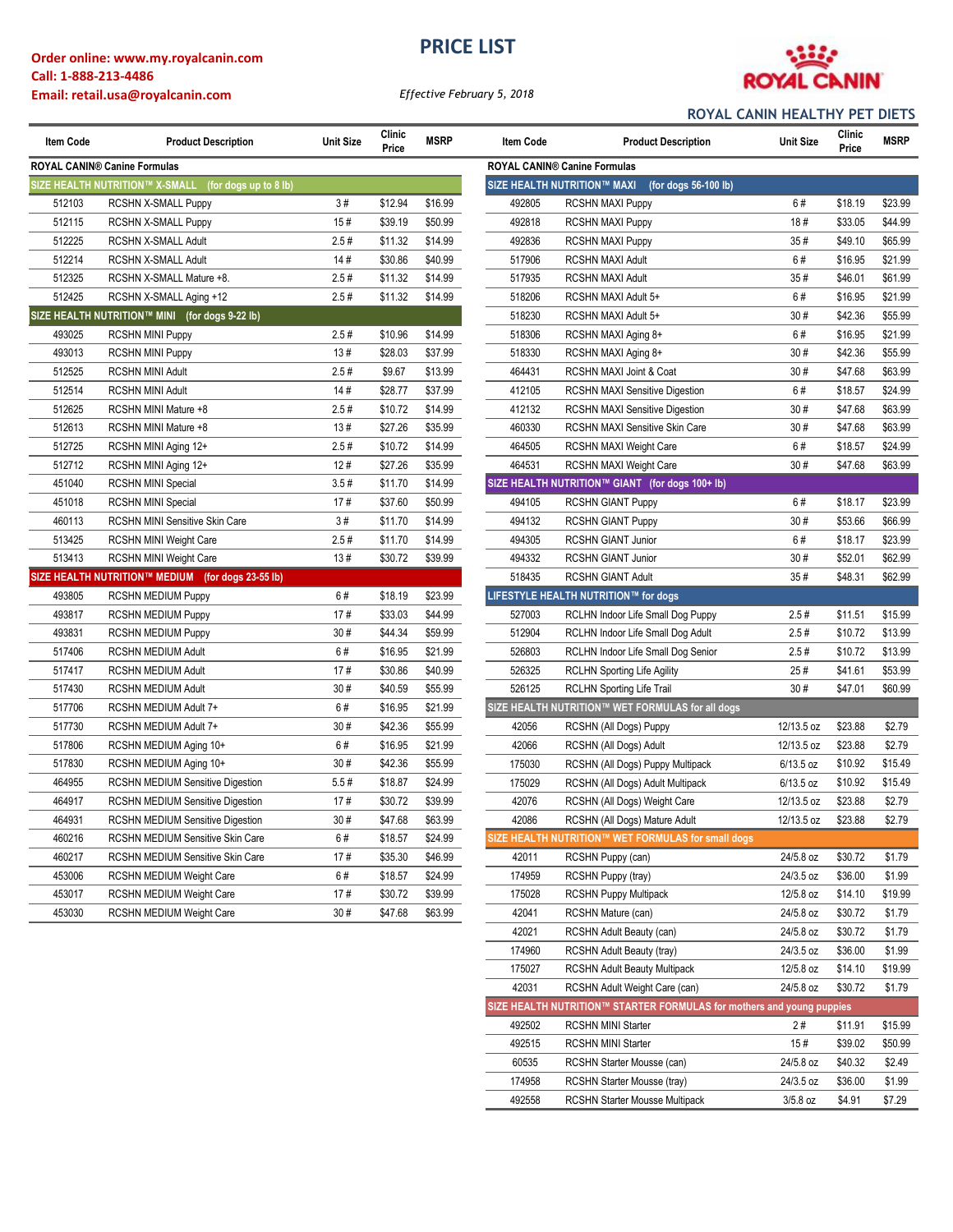### **Order online: www.my.royalcanin.com Call: 1-888-213-4486 Email: retail.usa@royalcanin.com**

# **PRICE LIST**



*Effective February 5, 2018*

### **ROYAL CANIN HEALTHY PET DIETS**

174971 RCBHN Yorkshire Terrier Multipack 4/3 oz \$4.94 \$6.99

| Item Code | <b>Product Description</b>                  | <b>Unit Size</b> | Clinic<br>Price | <b>MSRP</b> | Item Code | <b>Product Description</b>                              | <b>Unit Size</b> | Clinic<br>Price | <b>MSRP</b> |
|-----------|---------------------------------------------|------------------|-----------------|-------------|-----------|---------------------------------------------------------|------------------|-----------------|-------------|
|           | BREED HEALTH NUTRITION™ for pure breed dogs |                  |                 |             |           | BREED HEALTH NUTRITION™ for pure breed dogs (Continued) |                  |                 |             |
| 519506    | <b>RCBHN Beagle</b>                         | 6#               | \$20.27         | \$27.99     | 454330    | <b>RCBHN Golden Retriever Puppy</b>                     | 30#              | \$52.89         | \$69.99     |
| 519530    | <b>RCBHN Beagle</b>                         | 30#              | \$50.59         | \$66.99     | 416918    | <b>RCBHN Golden Retriever</b>                           | 17#              | \$35.24         | \$45.99     |
| 510503    | <b>RCBHN Bishon Frise Adult</b>             | 3#               | \$14.21         | \$18.99     | 416905    | RCBHN Golden Retriever                                  | 30#              | \$50.59         | \$66.99     |
| 510510    | <b>RCBHN Bishon Frise Adult</b>             | 10#              | \$32.03         | \$42.99     | 42345     | RCBHN Golden Retriever (can)                            | 12/13.5 oz       | \$25.68         | \$2.99      |
| 520330    | <b>RCBHN Boxer Puppy</b>                    | 30#              | \$52.89         | \$69.99     | 222230    | <b>RCBHN Great Dane Adult</b>                           | 30#              | \$50.59         | \$66.99     |
| 453606    | <b>RCBHN Boxer</b>                          | 6#               | \$20.27         | \$27.99     | 519903    | RCBHN Jack Russell Terrier Puppy                        | 3#               | \$15.34         | \$20.99     |
| 520417    | <b>RCBHN Boxer</b>                          | 17#              | \$35.24         | \$45.99     | 519403    | RCBHN Jack Russell Terrier Adult                        | 3#               | \$14.21         | \$18.99     |
| 520430    | <b>RCBHN Boxer</b>                          | 30#              | \$50.59         | \$66.99     | 519410    | RCBHN Jack Russell Terrier Adult                        | 10#              | \$32.03         | \$42.99     |
| 42365     | RCBHN Boxer (can)                           | 12/13.5 oz       | \$25.68         | \$2.99      | 418203    | RCBHN Labrador Retriever Puppy                          | 30#              | \$52.89         | \$69.99     |
| 450606    | <b>RCBHN Bulldog Puppy</b>                  | 6#               | \$22.23         | \$29.99     | 453706    | RCBHN Labrador Retriever                                | 5.5#             | \$20.27         | \$27.99     |
| 450630    | <b>RCBHN Bulldog Puppy</b>                  | 30#              | \$52.89         | \$69.99     | 453717    | RCBHN Labrador Retriever                                | 17#              | \$35.24         | \$45.99     |
| 417866    | <b>RCBHN Bulldog</b>                        | 6#               | \$20.27         | \$27.99     | 453735    | <b>RCBHN Labrador Retriever</b>                         | 30#              | \$50.59         | \$66.99     |
| 455817    | <b>RCBHN Bulldog</b>                        | 17#              | \$35.24         | \$45.99     | 42335     | RCBHN Labrador Retriever (can)                          | 12/13.5 oz       | \$25.68         | \$2.99      |
| 417803    | <b>RCBHN Bulldog</b>                        | 30#              | \$50.59         | \$66.99     | 511903    | <b>RCBHN Maltese Adult</b>                              | 2.5#             | \$14.21         | \$18.99     |
| 510303    | RCBHN Cavalier King Charles Puppy           | 3#               | \$15.34         | \$20.99     | 511910    | <b>RCBHN Maltese Adult</b>                              | 10#              | \$32.03         | \$42.99     |
| 510803    | RCBHN Cavalier King Charles Adult           | 3#               | \$14.21         | \$18.99     | 510425    | RCBHN Miniature Schnauzer Puppy                         | 2.5#             | \$15.34         | \$20.99     |
| 510810    | RCBHN Cavalier King Charles Adult           | 10#              | \$32.03         | \$42.99     | 453302    | <b>RCBHN Miniature Schnauzer</b>                        | 2.5#             | \$14.21         | \$18.99     |
| 513825    | RCBHN Chihuahua Puppy                       | 2.5#             | \$15.34         | \$20.99     | 453308    | RCBHN Miniature Schnauzer                               | 10#              | \$32.03         | \$42.99     |
| 513925    | RCBHN Chihuahua                             | 2.5#             | \$14.21         | \$18.99     | 510925    | <b>RCBHN Poodle Puppy</b>                               | 2.5#             | \$15.34         | \$20.99     |
| 511810    | RCBHN Chihuahua                             | 10#              | \$32.03         | \$42.99     | 450925    | <b>RCBHN Poodle</b>                                     | 2.5#             | \$14.21         | \$18.99     |
| 174970    | RCBHN Chihuahua Multipack                   | 4/3 oz           | \$4.94          | \$6.99      | 450910    | <b>RCBHN Poodle</b>                                     | 10#              | \$32.03         | \$42.99     |
| 418166    | <b>RCBHN Cocker Spaniel</b>                 | 6#               | \$20.27         | \$27.99     | 174973    | <b>RCBHN Poodle Multipack</b>                           | $4/3$ oz         | \$4.94          | \$6.99      |
| 418130    | <b>RCBHN Cocker Spaniel</b>                 | 25#              | \$45.56         | \$59.99     | 510625    | <b>RCBHN Pug Puppy</b>                                  | 2.5#             | \$15.34         | \$20.99     |
| 451925    | <b>RCBHN Dachshund Puppy</b>                | 2.5#             | \$15.34         | \$20.99     | 454403    | <b>RCBHN Pug</b>                                        | 2.5#             | \$14.21         | \$18.99     |
| 451625    | <b>RCBHN Dachshund</b>                      | 2.5#             | \$14.21         | \$18.99     | 454411    | <b>RCBHN Pug</b>                                        | 10#              | \$32.03         | \$42.99     |
| 451610    | <b>RCBHN Dachshund</b>                      | 10#              | \$32.03         | \$42.99     | 454530    | <b>RCBHN Rottweiler Puppy</b>                           | 30#              | \$52.89         | \$69.99     |
| 174972    | <b>RCBHN Dachshund Multipack</b>            | $4/3$ oz         | \$4.94          | \$6.99      | 418630    | <b>RCBHN Rottweiler</b>                                 | 30#              | \$50.59         | \$66.99     |
| 520730    | RCBHN Dalmatian                             | 30#              | \$50.59         | \$66.99     | 453930    | <b>RCBHN Setter Adult</b>                               | 30#              | \$50.59         | \$66.99     |
| 111103    | <b>RCBHN French Bulldog Puppy</b>           | 3#               | \$15.34         | \$20.99     | 452225    | <b>RCBHN Shih Tzu Puppy</b>                             | 2.5#             | \$15.34         | \$20.99     |
| 457806    | <b>RCBHN French Bulldog</b>                 | 6#               | \$20.27         | \$27.99     | 451525    | <b>RCBHN Shih Tzu</b>                                   | 2.5#             | \$14.21         | \$18.99     |
| 457817    | <b>RCBHN French Bulldog</b>                 | 17#              | \$35.24         | \$45.99     | 451510    | <b>RCBHN Shih Tzu</b>                                   | 10#              | \$32.03         | \$42.99     |
| 418003    | RCBHN German Shepherd Puppy                 | 30#              | \$52.89         | \$69.99     | 175008    | RCBHN Shih Tzu Multipack                                | $4/3$ oz         | \$4.94          | \$6.99      |
| 451706    | RCBHN German Shepherd                       | 6#               | \$20.27         | \$27.99     | 513625    | RCBHN West Highland White Terrier                       | 2.5#             | \$14.21         | \$18.99     |
| 520817    | RCBHN German Shepherd                       | 17#              | \$35.24         | \$45.99     | 513610    | RCBHN West Highland White Terrier                       | 10#              | \$32.03         | \$42.99     |
| 520830    | RCBHN German Shepherd                       | 30#              | \$50.59         | \$66.99     | 450125    | <b>RCBHN Yorkshire Terrier Puppy</b>                    | 2.5#             | \$15.34         | \$20.99     |
| 42355     | RCBHN German Shepherd (can)                 | 12/13.5 oz       | \$25.68         | \$2.99      | 451425    | <b>RCBHN Yorkshire Terrier</b>                          | 2.5#             | \$14.21         | \$18.99     |
|           |                                             |                  |                 |             | 451410    | <b>RCBHN Yorkshire Terrier</b>                          | 10#              | \$32.03         | \$42.99     |